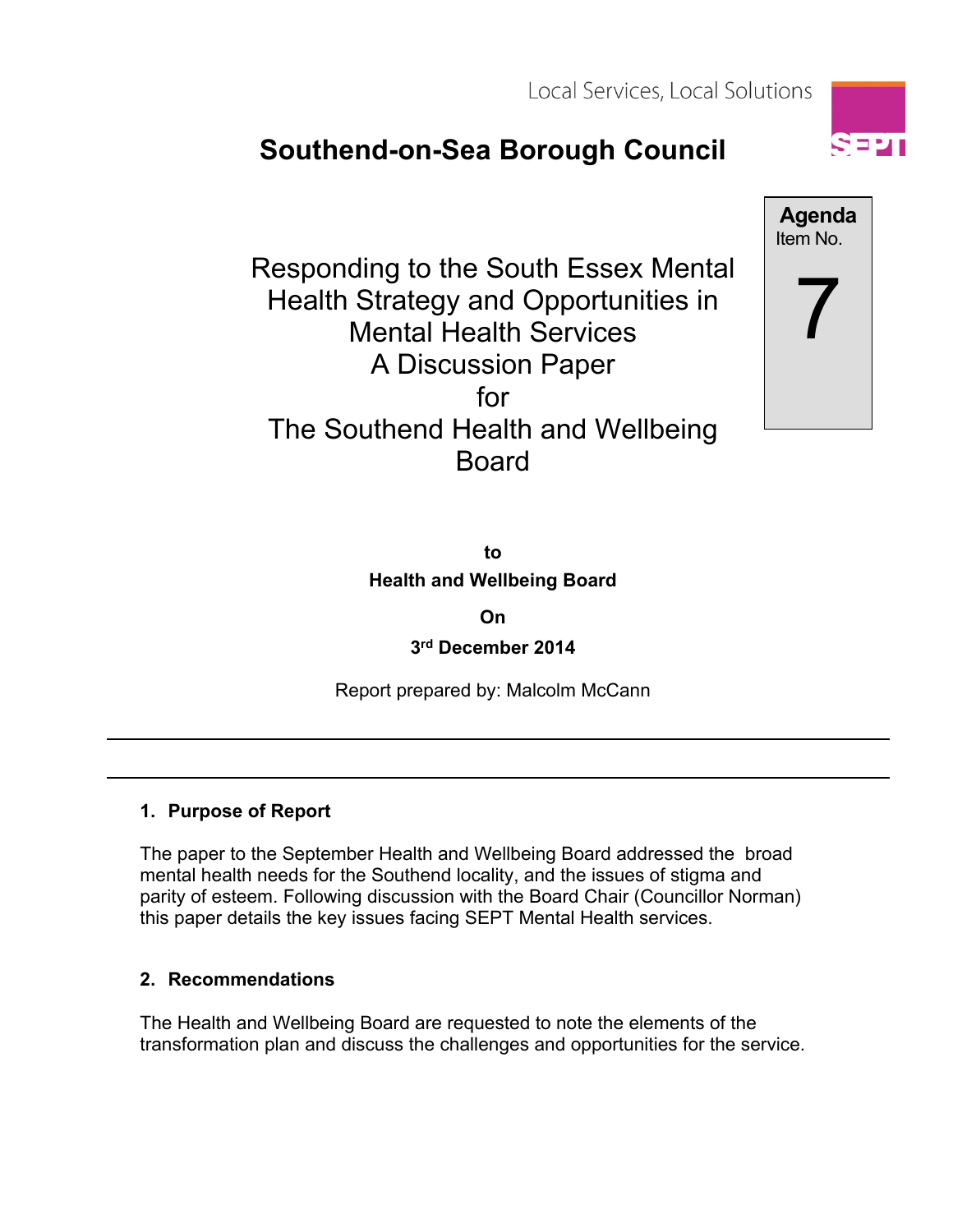#### **1.0 Introduction**

The purpose of this paper is to share with the Southend Health and Wellbeing Board the key issues facing the Mental Health Services in Southend. The paper is broken down into three broad sections

- The Mental Health Strategy and transformation of community and inpatient services - current changes to services and those under discussion
- Opportunities for services
- Commissioning mental health services in Southend

#### **South Essex Mental Health Strategy**

The transformation programme described in sections two and three of this report are underpinned by the South Essex Mental Health Strategy. This joint strategy, lead by Commissioners but developed in partnership with SEPT, sets out the Commissioners' proposals for changing the shape of mental health services . The strategy was agreed by:

- Southend Borough Council
- South Essex Clinical Commissioning Groups
- Essex County Council
- Thurrock Council
- Voluntary sector organisations
- SEPT

The intention of the strategy was to;

- Improve the confidence and capability of GP's and primary care staff to recognise, assess, support and refer people with mental health problems
- Improve the 'gateway' into services so people are directed to the right support at the right time
- Improve primary mental health care services so more people are supported without the need to be in secondary (specialist mental health) care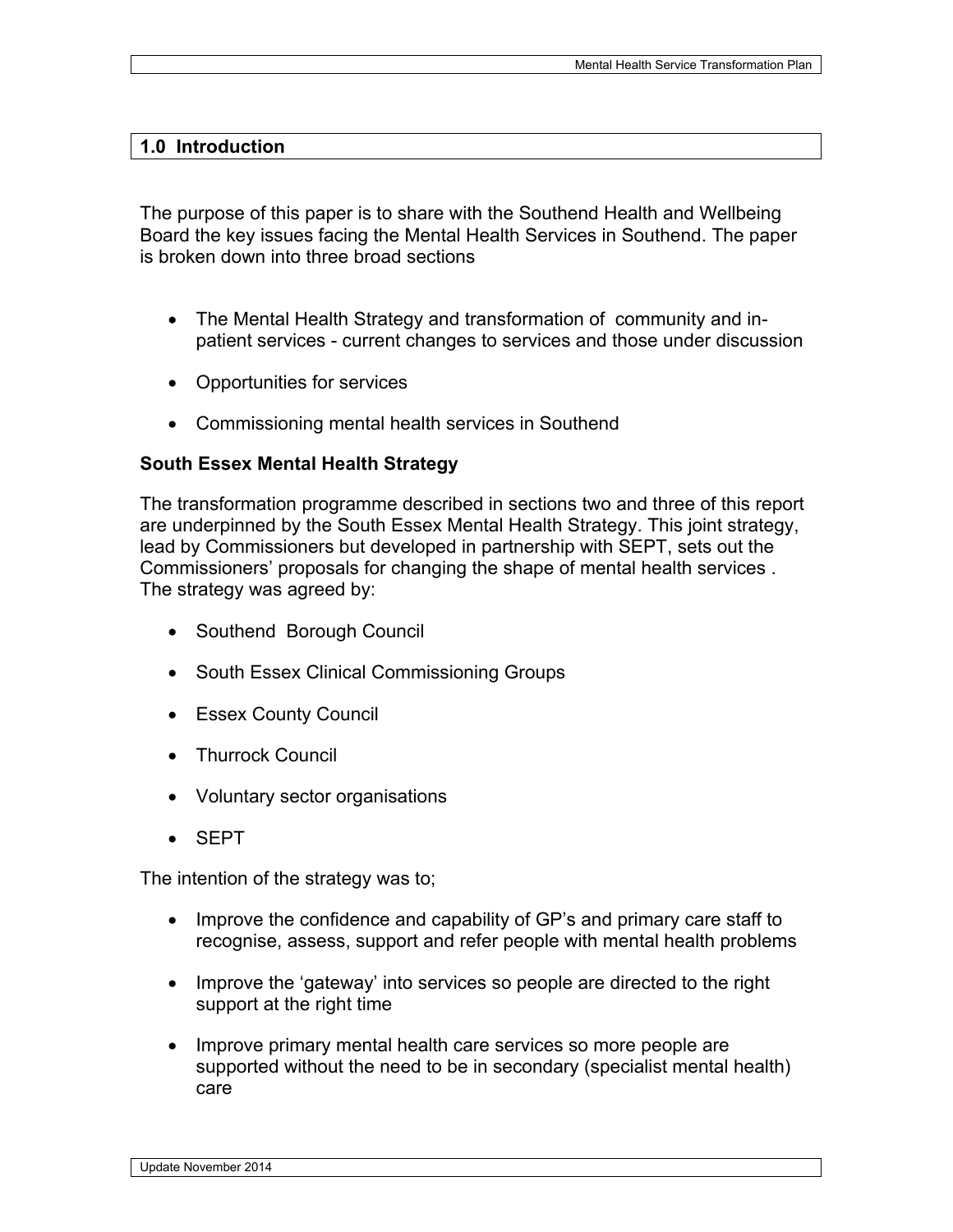- Focus on developing talternative providers and self-management where it is safe and appropriate to do so
- Focus on meeting the needs of higher risk groups who may have specialist needs
- Focus secondary care services on providing intensive, specialist support which improves recovery, personalisation and choice, so fewer people need long term residential care

The sections which follow address aspects of the strategy that to SEPT.

#### **2.0 Improving the Gateway into Mental Health services – Mental Health Transformation**

The desire to improve "access" to our mental health services was a key goal of the strategy expressed through the following intentions ;

- Improve the 'gateway' into services so people are directed to the right support at the right time
- Improve primary mental health care services so more people are supported without the need to be in secondary care (hospital)

The "gateway" challenge underpins SEPT's service transformation programme which itself is aimed at simplifying and improving access into our services. The early part of the transformation programme involved extensive conversations with our partners with the views of General Practitioners having special significance. For community mental health services the result of this work was the creation of a new Single Point of Access ('Gateway' )into mental health services . The second key phase of our transformational plan was the reconfiguration of community Mental Health team resources to develop a 'First Response' and Recovery Wellbeing' model of service delivery .

Following extensive consultation the proposed new model of service for SEPT's community mental health service was signed off by both health and social care commissioners and implementation of the new model began in April of this year.

#### **2.1 Implementation of New Model**

The implementation plan had four phases;

#### **Phase 1 - Establishment of a Single Point of Contact (SPOC) APRIL 1 st 2014**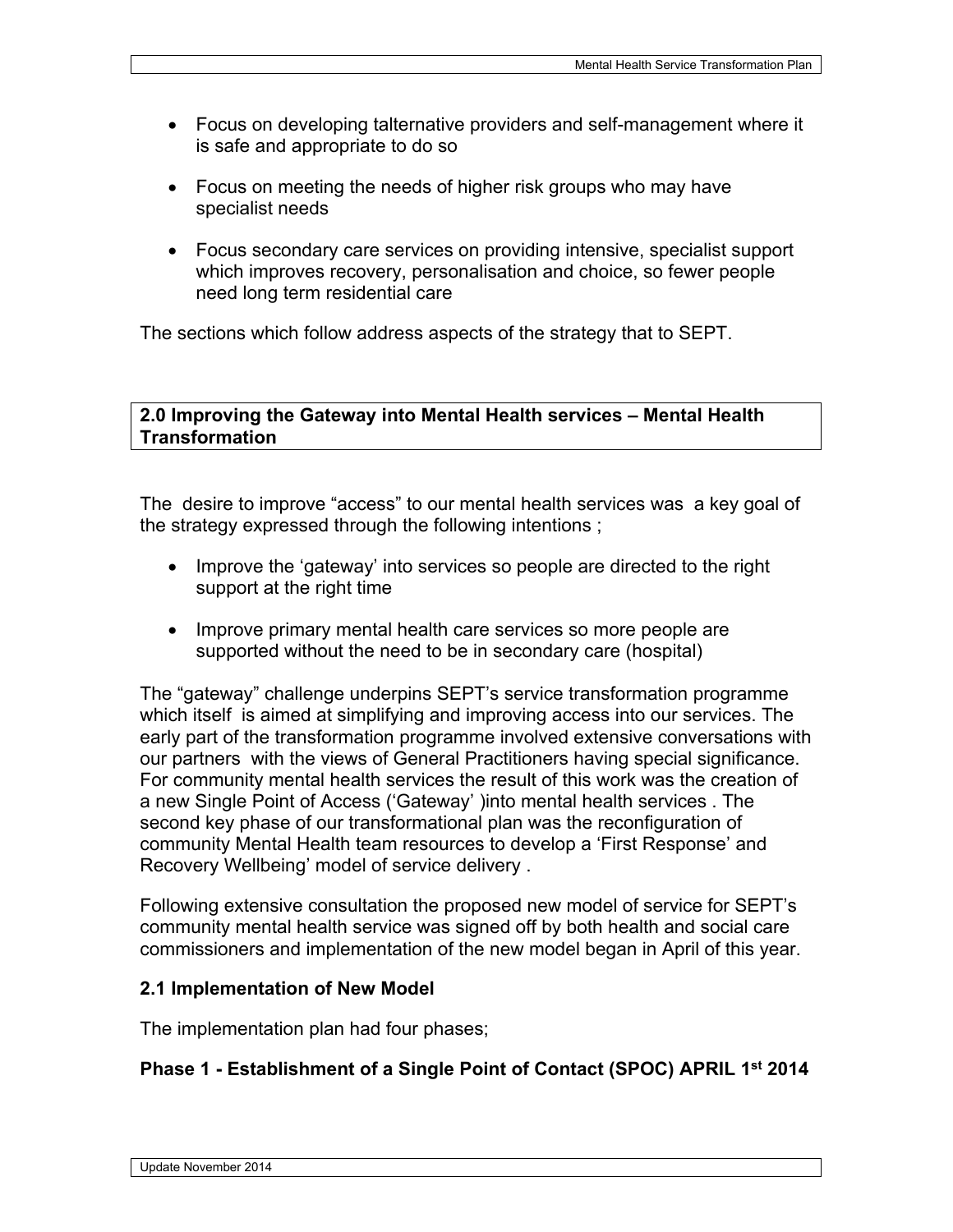This is referred to as a 'Gateway' in the Mental Health Strategy for all inward referrals. The SPOC accepts and registers all routine and urgent referrals for all Mental Health clinical services for over 18s including working age, LD and older people referrals, memory assessment service (MAS), Eating Disorders and the Criminal Justice Team. These referrals are registered starting their appropriate clocks e.g. 18 Weeks RTT, and are channelled to specialist clinical screeners who make a decision on acceptance and entry to the appropriate care pathway or returned to the referrer with appropriate advice if intervention by secondary care mental health services is not required.

Clinical cases that enter the LD care pathway go straight to a new LD multidisciplinary referral team who provide a medical, nursing, allied health professional social care and psychological therapies expert opinion on how best to proceed with often very complex clinical presentations.

#### **Phase 2 – Establishment of Working Age East and West First Response Teams. September 2014.**

The reconfiguration of existing Community Mental Health Team resources into First Response (FR) and Recovery and Wellbeing (RW) Teams went live from 1 September 2014. For the south east the FR Assessment hub is located at Rochford Hospital and receives Southend clients.

Individuals requiring follow up by secondary care mental health services following triage by the SPOC go to the new Fist Response Teams in most cases, but may in some special circumstances leap frog to the Recovery & Wellbeing Teams or direct to the Early Intervention Teams, Eating Disorders Teams, Perinatal services , CRHT etc.. depending on need.

The new First Response Teams enhance the mental health clinical assessment function bringing together Doctors, Nurses, Psychologists, Social Workers, Occupational Therapists, IAPT therapists and CRHT professionals into one place. This ensures that the right decisions on next steps are made, and that patients have access to the correct expertise immediately. These teams have a new culture of working and have set themselves new expectations; that timely recovery is expected in response to specific interventions. The First Response Teams hold patients for up to 6 months, most for much less, and in the event of longer term care being needed, transfer individuals to the new Recovery and Wellbeing Teams for longer term treatment and support as needed.

Although the new model has a hub and spoke arrangement with the majority of first line assessments taking place in key locality 'hubs' it is recognised that there will always be a need for local assessment arrangements to be available. Some patients may be agoraphobic or disabled for example and there may be other reasons why a patient should be assessed locally, although this will not be the default position. Therefore local assessments will always be made available.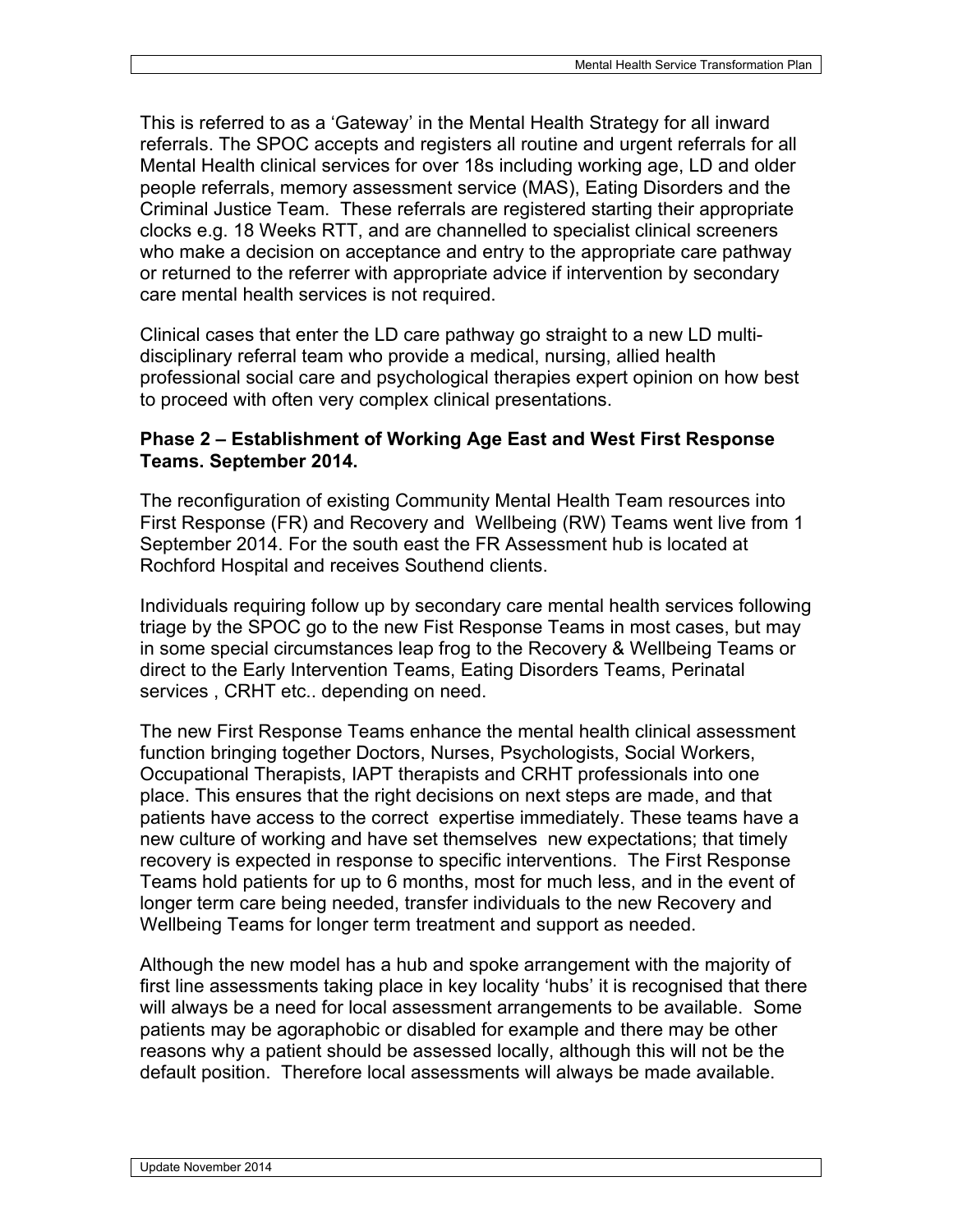# **Phase 3 Establishment of Older Peoples First Response Teams.**

Progress on implementing the new model of service with older peoples mental health services is on a different timeline not least because of the need to agree the future of dementia care services as a system moving forward and the interplay between health and social care systems especially in the context of the work on the 'frailty pathway'**.**

The Older People's services assess smaller numbers of patients and due to the nature and complexity of old age, frailty and health and social care needs, assessments at the family home are very common. Phase 3 will explore the potential with respect to older peoples with functional mental health needs in particular for some integration between the Older Peoples and Working Age First Response Teams. Working Age and Older People's services working together would support good clinical decision making and mutual support for patients in transition between services due to age and due to need, e.g. memory problems. This phase will also take into account the outcome of the dementia care pathway re-design work and the desire to separate out the 'dementia' resource and expertise from current older age Community Mental Health Teams.

## **Phase 4 Proposal to Extend Opening Hours to Match Surgery Hours. (January 2015)**

Once bedded in First Response Teams (and subject to commissioner agreement and funding/resources as and if required) we will look to extend operating hours to match surgery opening hours. There are two drivers for this, which came from consultation. GPs would like support for Mental Health during surgery opening hours, and patient and carers said that having more appointments out of hours would support them in preventing disruption from work to attend an appointment.

# **Phase 5 Flexible Attendance to Appointments During Opt in Period.**

The service is keen to trial the use of opt in for assessments, to try and meet service user and carer need obtained from feedback from consultation. This stated that people with Mental Health problems who are very nervous, are chaotic, or have fluctuating motivation or are confused, or seriously ill with symptoms such as hearing voices, need to have access to a much more flexible service. These cases often result in many failed attempts to attend an appointment before attendance is successful or eventual discharge due to DNAs and cancelations. This trial would if successful, aim to minimise DNAs and cancellations.

# **Governance**

These 5 phases incorporate a large number of projects and workstreams supervised and managed through a Steering Group. The programme is complex, engaging health and social care commissioners, service users and other key stakeholders, managers, clinicians including Consultant Psychiatrists,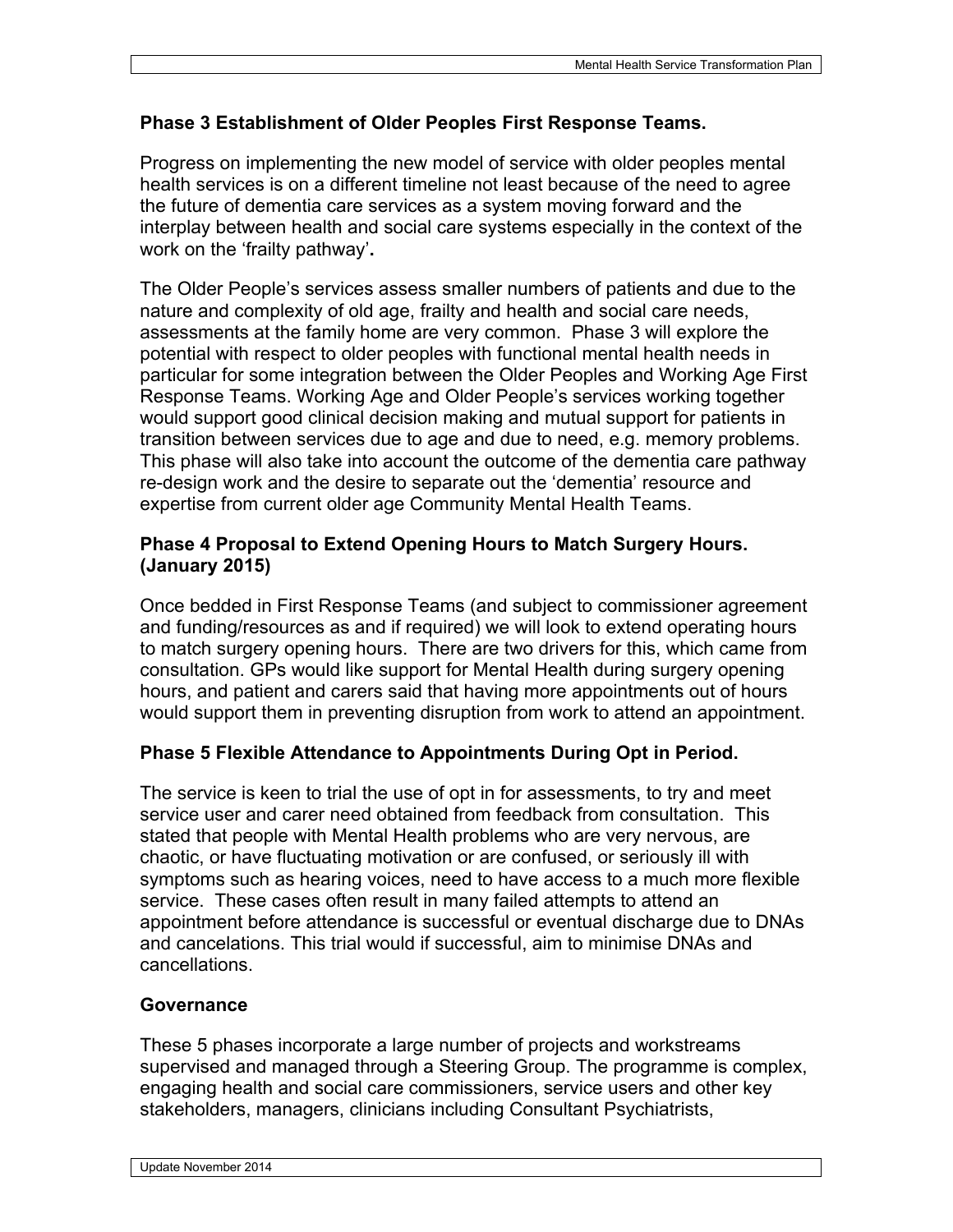administration, Information and Performance. The Programme is project managed and supported by the Service Improvement and Development Team, but is operationally led.

#### **Recovery and Wellbeing Teams**

The phases which set up and developed the new First Response Teams are part of a wider service improvement programme. The other aspect of redesigning CMHT resources is the development of Wellbeing and Recovery Teams. Wellbeing and Recovery Teams continue to operate on a specific locality basis i.e. a team for Southend. The Recovery and Wellbeing Team for Southend operates out of Warrior House in central Southend.

The Introduction of an integrated Recovery and Wellbeing team model ensures that the MDT is a highly skilled and supportive service where all disciplines support the care coordinator and the patient with the delivery of a recovery plan, and not function in isolated services. The RW teams are integrated. The patient and care coordinator are at the centre drawing on expertise internal and external to the organisation as articulated in a personalised care and support plan. A number of changes to the teams were introduced to support this.

- Use of a new Electronic Caseload Zoning Tool. This tool has been adapted by SEPT based on the work of Dr Anthony Akenzua ,Consultant Psychiatrist & Lead Clinician, Greenwich Recovery and Longer Term Services and has been successful in helping clinical teams engage more with data, improving accuracy of data on Trust systems. It is an effective case and risk management tool which is attracting national interest.
- Taking patients out of the Outpatient scheduler for patients under the RW Teams. This is a shift over to a more responsive and flexible needs led system.
- Programme development by the RW Teams will see all patients under care coordination undergoing a detailed analysis of need, and the development of a MDT delivered programme to target that need with clear recovery focused outcomes identified.
- Use of a 'Shared Care Protocol'. This is a joint working document, developed by the Grays Team, between primary care and SEPT community Mental Health services that provides assurance to GPs that SEPT will take back previously discharged patients who are of concern without any unnecessary delay. This will allow more patients to be managed by primary care but supports them in dealing with clinical complexity and risk in a dynamic way. A pilot has been completed with over 200 patients successfully discharged back to GP management since January 1<sup>st</sup>. With CCG support it is planned to roll the shared care protocol out to all CCG areas including Southend.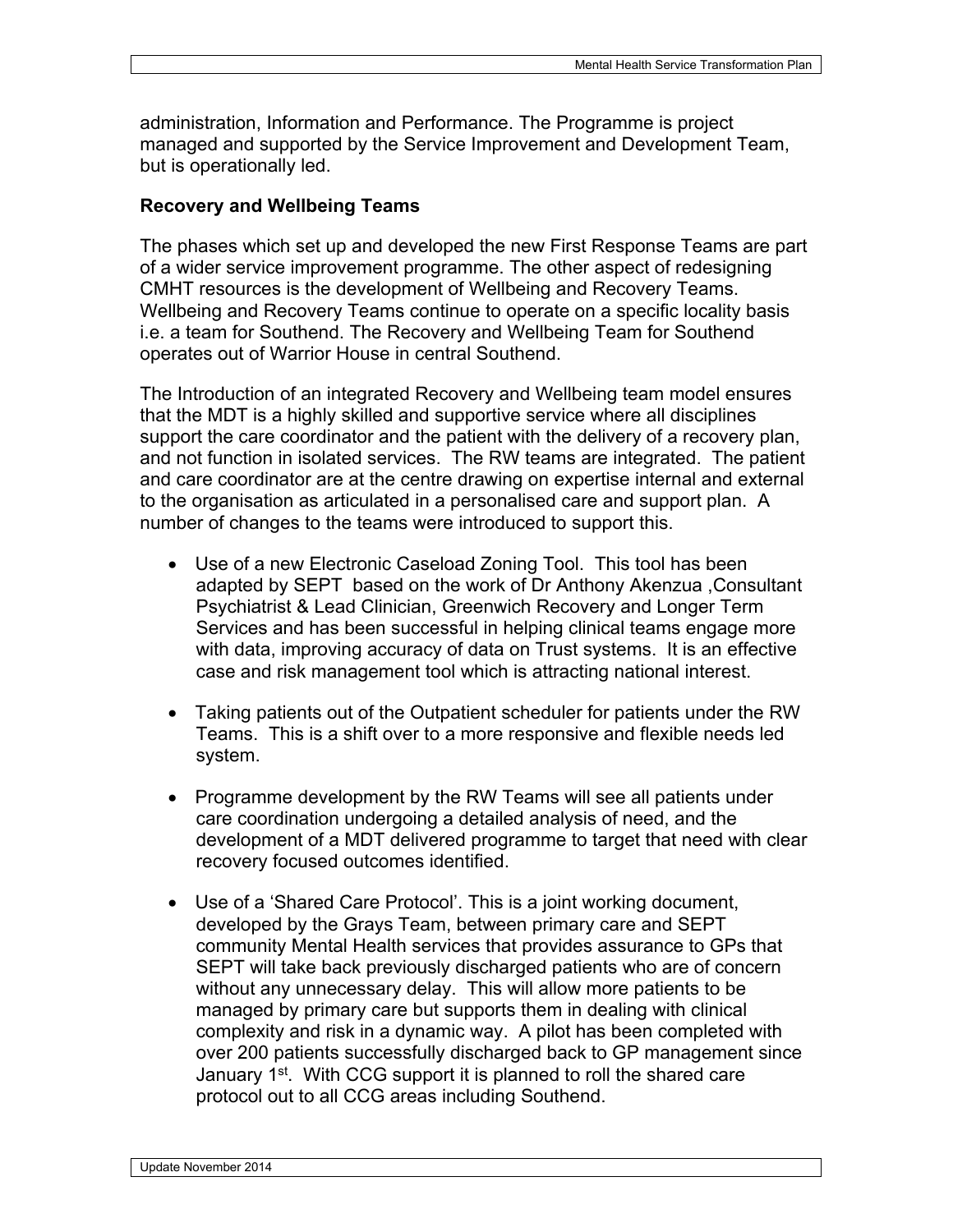Over the coming year (under CQUIN) RW Teams will be supported to develop more detailed care planning and improve communication, and develop metabolic clinics supporting a wider physical health care agenda.

#### **Progress on Implementation**

The Single Point of Contact was established and launched successfully on April 1<sup>st</sup> 2014. This has enabled a centralised team to receive all referrals and act as a referral management centre, ensuring teams adhere to performance requirements and update the systems on all cases ensuring that all queries can be dealt with immediately and effectively. This supports the production of very accurate data, and assurance that the Trust is meeting its requirements to deliver services in a timely way. It further ensures that surgeries that refer using the choose and book system receive a reply to a clinical decision at the point of screening within 4 hours of the referral being received.

The Working Age services launched the First Response Teams on 1<sup>st</sup> September, a challenging but successful project delivery. These teams, one east of South Essex based in Rochford serving Southend, and one west in South Essex in Basildon provide a coherent set of deeper and broader services providing rapid access to a suite of interventions based on the condition, need or diagnosis. They significantly improve the experience of and quality of services by ensuring that patients can access treatment by the right professional, often on the first face to face appointment. This service development demonstrates that SEPT has managed to deliver a service as planned ensuring that patients most in need can see a doctor at the first appointment (never set more than 14 days from the date of referral) and therefore are likely to be the fastest access to treatment services in the UK, providing rapid and safe and high quality services.

Talks in an Older Peoples Task and Finish Group are continuing to deliver an Older Peoples First Response Team service.

On the 1<sup>st</sup> September the previous Community Mental Health Teams have been re launched as Recovery and Wellbeing Teams. All these teams have had away days and are carrying out a range of activities to deliver more primary care focussed services, safer services and the establishment of wellbeing clinics, where possible linking in with GP surgeries that can joint work with the teams.

This year's CQUIN relating to better physical health care monitoring and related improved GP communication (care plans, and ICD10 codes relating to mental and physical health) is being introduced to the RW Teams in the Assertive Outreach arms of the services, and in the Early Intervention teams. This will pave the way for wider roll out of this agenda across the service next year.

The Thurrock Shared Care Protocol final report is currently with the CCGs who are considering its benefits and will taking a view on whole of South Essex roll out in due course. The Shared Care Protocol Pilot demonstrated how more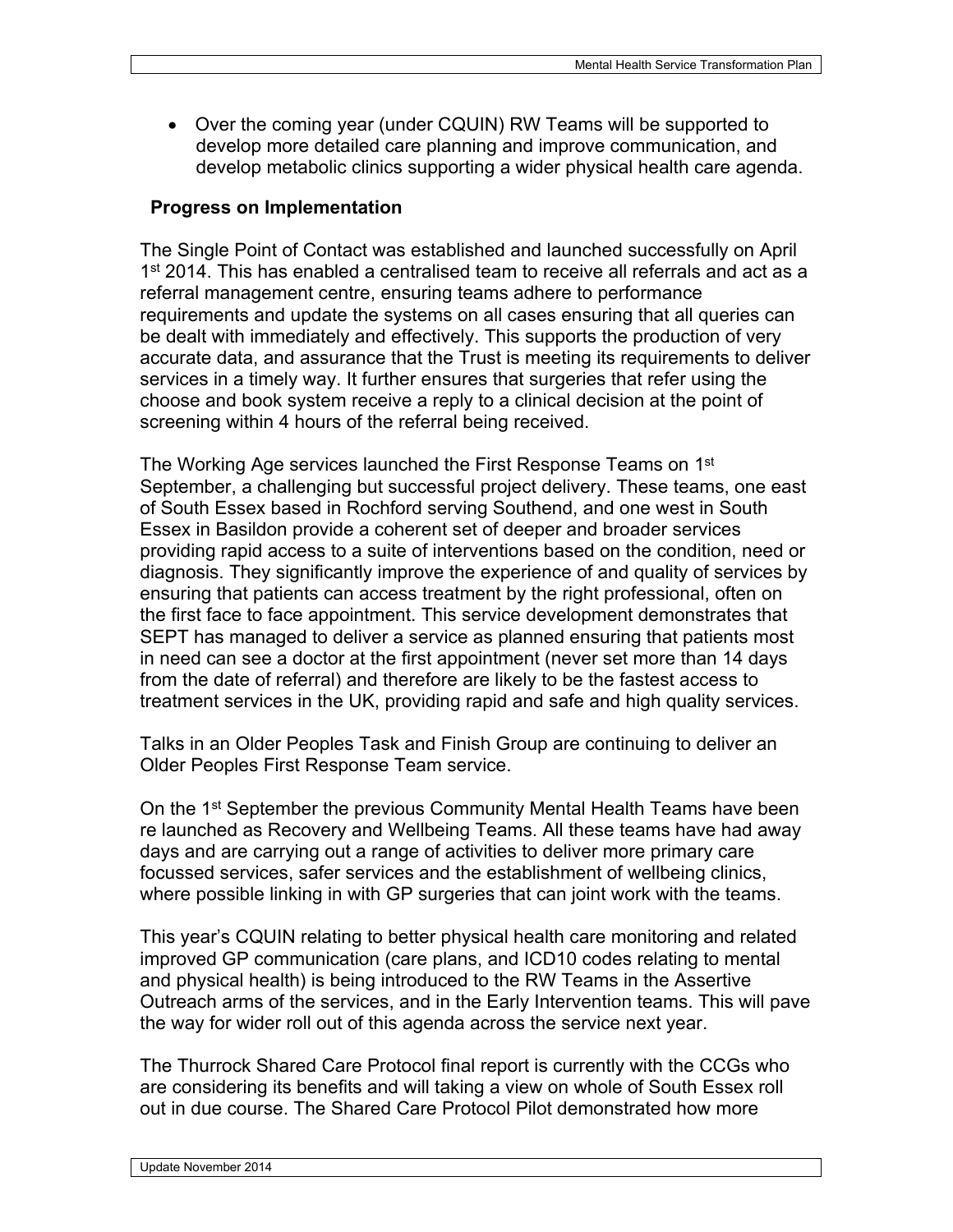patients can be managed in Primary care after recovery ensuring the local health economy is as efficient as possible with patients managed in the right place at the right time in a more dynamic way.

#### **Early Assessment of New Model**

Our early assessment of the New Model is that access has improved dramatically.

| <b>Performance from date</b><br>of referral (Average) | <b>Before</b> | <b>After</b> |
|-------------------------------------------------------|---------------|--------------|
| 1 <sup>st</sup> Medical Assessment                    | 16 weeks      | 10 days      |
| 2 <sup>nd</sup> Medical Assessment                    | 7 months      | 3 weeks      |
| Start of Nurse/Social care<br>treatment               | 5 weeks       | 1 week       |
| Psychology Assessment &<br>Treatment                  | 18 weeks      | 5 weeks      |
| OΤ                                                    | 11 weeks      | 2 weeks      |

Other benefits include

- Single point of access for all referrals (triage to treatment)
- Seamless, quick access to the right care pathway.
- MDT input into triage for safe clinically effective services, Nursing, Medical, S/W (and Third Sector to support independence, keeping health economy costs down)
- Personalisation expertise supporting early identification and supporting Social Care agendas
- Education to referrers to reduce variation so that the right decisions are made first time.
- New recovery teams with provide an integrated MDT team approach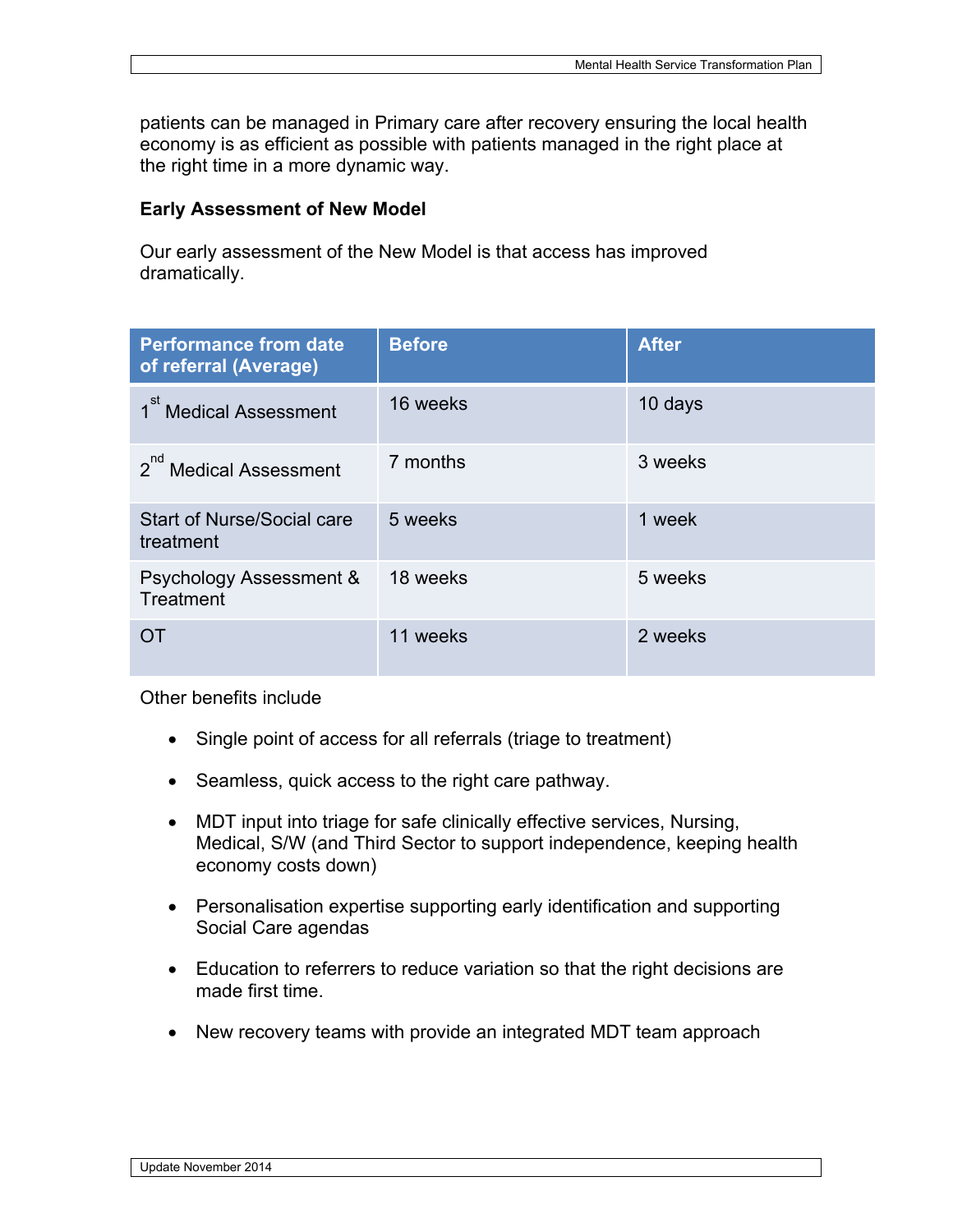#### **3.0 Therapy For You**

In 2006 a report by Professor Richard Layard identified untreated common mental health problems as the largest single drain on the UK economy. He identified (at that time):

- 3 million people on incapacity benefit
- 1 million of them with mental health problems
- With only 100,000 in contact with mental health services

Of those people with mental health problems on incapacity benefit:

- 900,000 were potentially treatable with talking Therapies
- 450,000 potentially curable with cognitive behavioural therapy (CBT)

At the same time, it was acknowledged that 30% of all consultations in primary care have a significant mental health component and that in many places the high threshold for access to specialist mental health services, and the shortage of effective psychological interventions, meant that many of these patients did not receive the treatment they needed.

The government's response to this was to invest £240m in developing "Improving Access to Psychological Therapy" (IAPT) services with a new workforce trained to deliver evidence based psychological interventions from primary care based services for people with common mental health problems such as anxiety and depression.

The Southend IAPT service (part of "Therapy For You" – the wider south Essex service) was introduced in 2009 with the aim of:

- offering people easy and open access to psychological treatment at an early point in their presentation.
- reducing the number of people needing secondary care interventions
- reducing the stress and distress that such problems can create
- minimising the impact on people's ability to work and maintain employment
- actively supporting those whose health needs are restricting their ability to find work.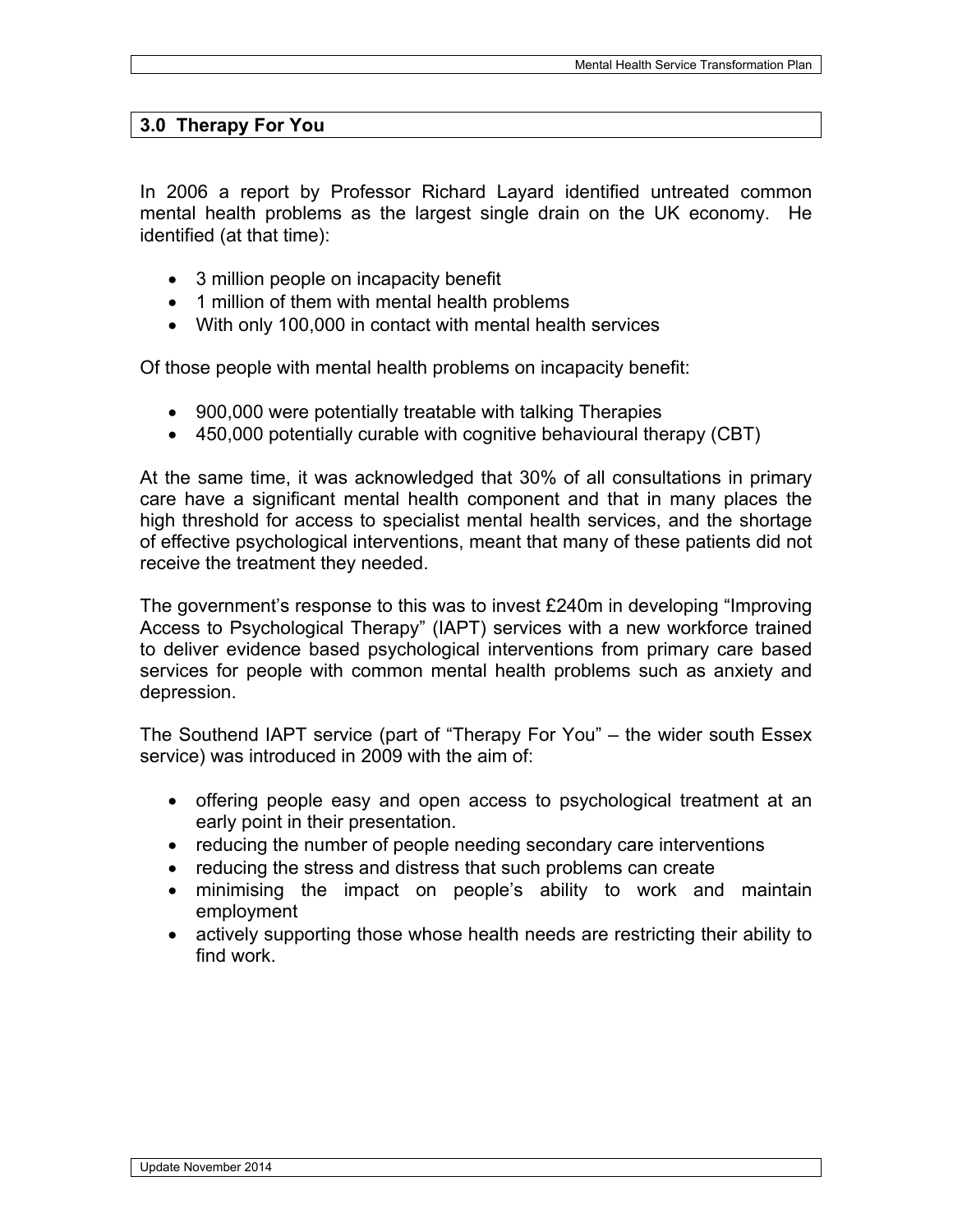# **Referring to the service**



Therapy for You has made significant improvements in the way it engages with its clients and the responsiveness of the service in helping people access the service and getting them into treatment in a more timely manner. We have worked with a social marketing consultancy to:

- review our communication with clients.
- develop a greater community awareness of the service
- helped people to feel comfortable and confident in referring themselves to the service;
- ensured they can refer via a variety of means that suit their lifestyles and are more informed about what we can offer them in way of treatment.

We have:

- Established a consistent approach to advertising our services in local press.
- improved our website to include a means of electronic self-referral
- Updated all our public information leaflets to make them more user friendly – actively seeking feedback from service users and health colleagues.
- Largely removed our referral form and introduced a system of telephone referral as the most common and effective way to refer.
- Where people are still requesting to refer via a form, we have simplified the form and made this a freepost service to aid the process.
- We are actively engaged with our local health and third sector colleagues, raising the profile of the service and ensuring that those who would benefit from Therapy for You are directed to it. This includes establishing links with previously hard to engage groups such as:
	- $\circ$  offenders via local probation offices,
	- $\circ$  older people establishing links with older peoples services and other community resources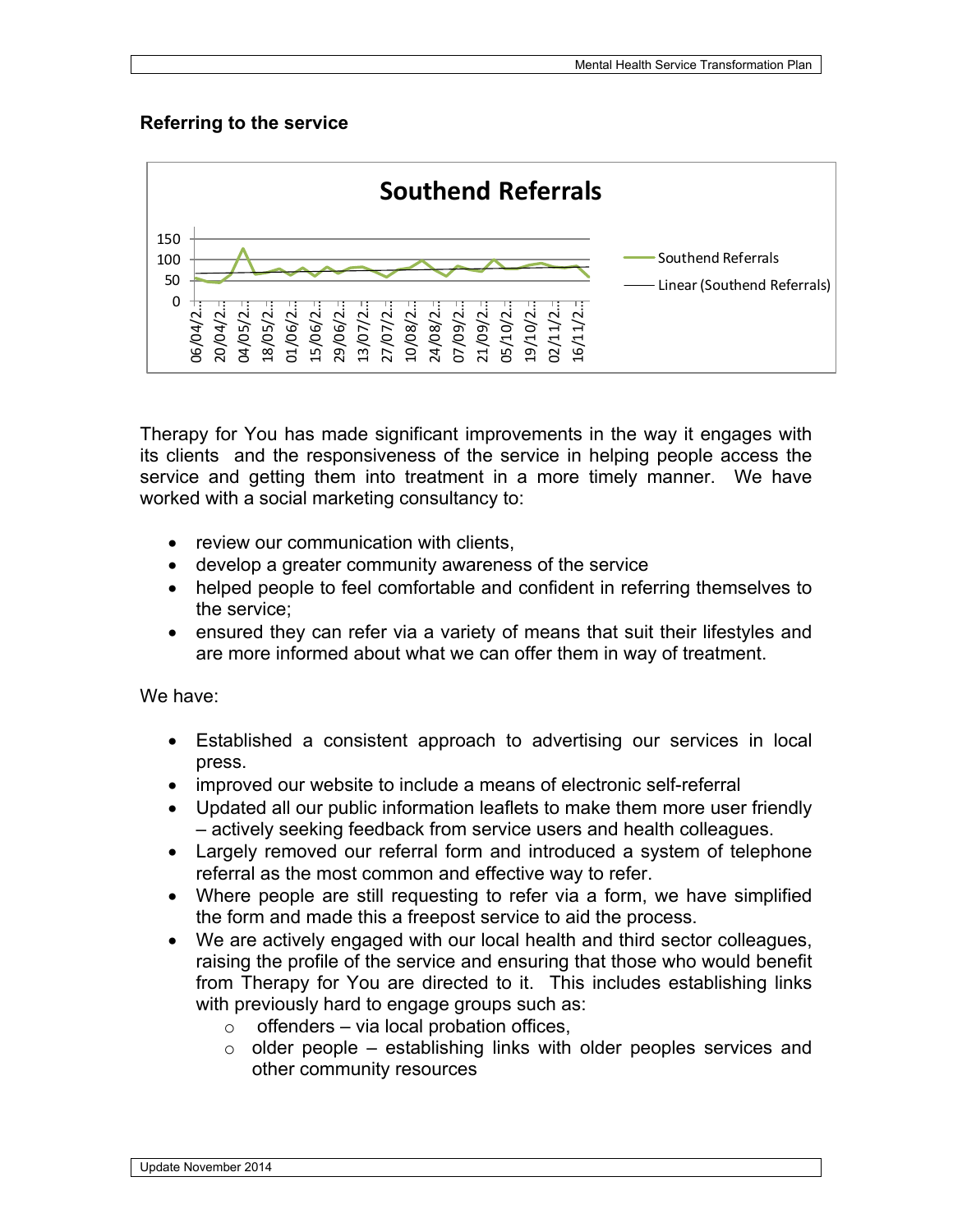- $\circ$  and with people from Black and Ethnic Minority groups, identifying link workers to build relationships with specific organisations.
- Work in partnership with secondary care mental health services to ensure those people referred but deemed not appropriate for their services are directed to Therapy for You for appropriate treatment

As a result we have seen referrals in Southend reach an increased and sustainable level which meets and exceeds the current 15% IAPT entering treatment targets. People being able to refer to Therapy for You at a much earlier stage in their presentation will hopefully reduce the impact of future mental health difficulties.

# **Entering Treatment**

Following the stepped care principles of the IAPT programme we have had to look at what treatment options we can offer and where we can offer them, to ensure we can meet the treatment needs of the Southend population . Currently we can offer :

- A first contact via telephone. During a 45 minute call, at a time agreed as convenient to them, the person will have the opportunity to discuss their issues with a qualified therapist, decide upon treatment options and be given helpful advice as to the nature of their problems and how they can begin to explore them and make changes. Offered within often a few hours of contact, this enables people to access services when they need them.
- Have developed a protocol with secondary health care services, via First Response teams, where clients referrals can be discussed and appropriately allocated to ensure people are not asked to 'refer ' themselves twice to any service – ensuring a seamless pathway between service provision.
- These protocols extend to those who have not benefited from Therapy for You interventions and would be considered in need of secondary care psychology/psychotherapy services.
- We have an already established psycho-educational course the Stress and Mood Management course which runs in a variety of locations and times to suit people's needs. However we recognise that people have more specific problems than a general needs course can address. In response we have established the following range of 'Understanding courses' which again are designed to offer people quick access to treatment that will help them in their recovery – these focus on Understanding:
	- o Low Mood after Childbirth,
	- o Loss and Bereavement,
	- o Self Esteem,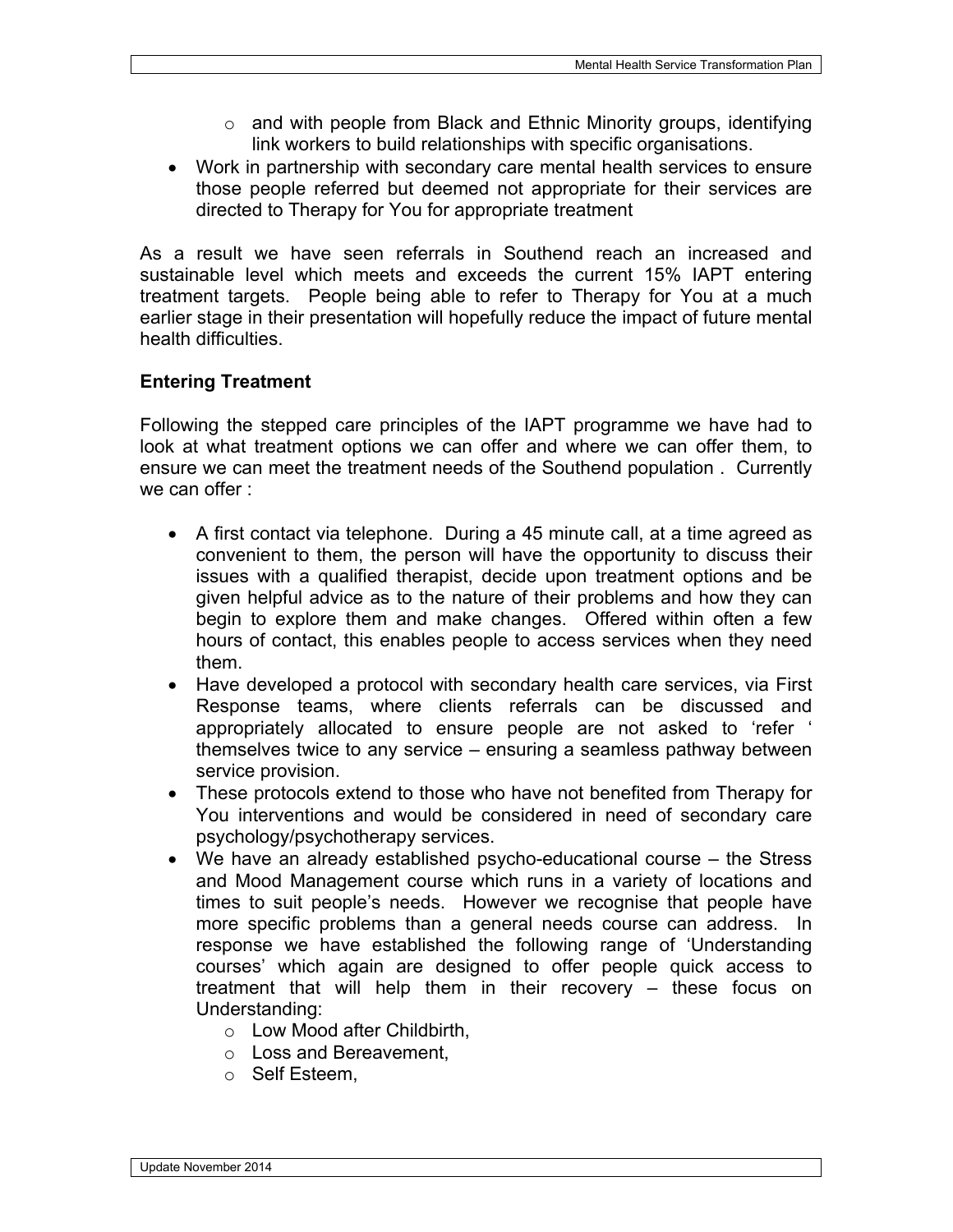- o Sleep and Obsessions and Compulsions, access to these are within 3 weeks of referral.
- A further course that focuses on the specific needs of Older People will run its first sessions in January 2015. Designed to meet psychological needs and issues of social inclusion, we hope this will be a significant advancement of the services we can offer to this client group.
- We actively explore ways to run these courses as easy to access, destigmatized preventative treatments and have locally run these in the area for a large local employers on their site. We are also in talks with other agencies to expand on this initiative.
- We also offer an expanding range of 1-1 therapies, including sessions with Psychological Wellbeing Practitioners, Primary Care Therapists and High Intensity Workers. These will be enhanced by training staff to deliver Counselling for Depression, Dynamic Interpersonal Therapy and Inter Personal Therapy.
- Appointments are already available evening and weekends to meet a variety of needs.

# **What next**

Therapy for You continues to strive to develop the service it offers its local community, in a more responsive and effective way. We aim to develop further by:

- Working in partnership with our colleagues in physical health care, namely joint working with COPD and Stroke services to enhance and expand the psychological input already offered by these specialist teams.
- Use this learning to expand our range on interventions for treatment of long term conditions.
- Develop the service in line with commissioning intentions, to offer longer term interventions for those with more acute or chronic mental health problems.
- We are taking on more staff to ensure our waiting lists for 1-1 therapy are shorter and the entering treatments targets are sustainably met.
- We are in discussion with the local commissioners and the GP mental health lead about new ways of working so we can maximise our staff working time whilst still enabling people to access a service as conveniently as possible. This will enable us to manage our waiting list more effectively and equitably. We will obviously retain the ability to offer home visits when and where the need arises.
- We are developing an on-line range of interventions for those who need or want to access services in different ways. Making this information/service readily accessible for GPs and other medical staff will enable them to keep up to date with service development and the ranges of treatment available.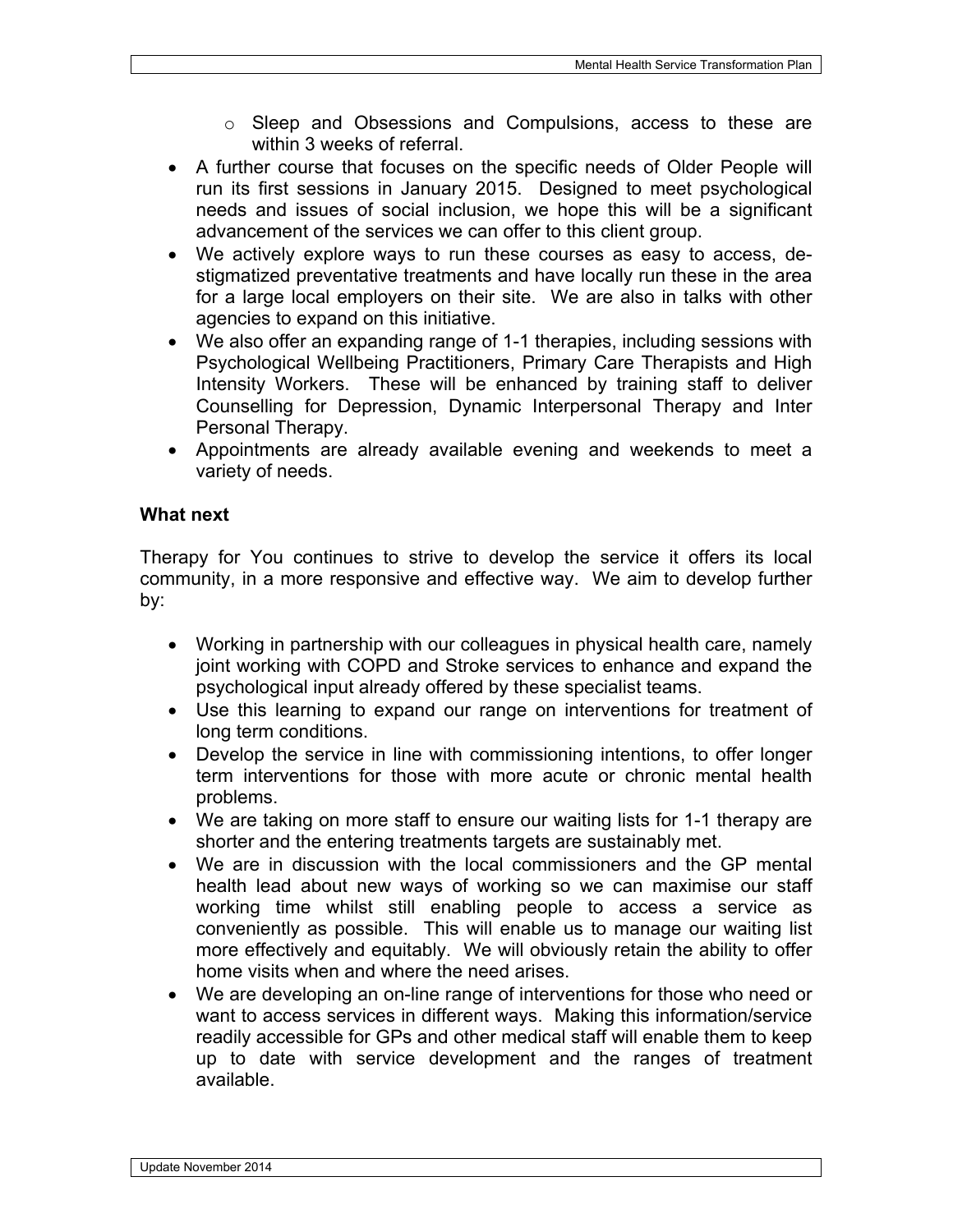To explore the possibility of making this available to GP's to effectively prescribe such treatments to their patients via a 'choose and book' system, as an alternative to or to enhance the effects of medication in the first instance.

#### **4.0 Transformation plans under discussion with commissioners**

There are a number of aspects to our "in-patient" Transformation programme aimed at the following elements of the Mental Health Strategy

- Focus on meeting the needs of higher risk groups who may have specialist needs
- Focus secondary care on providing intensive, specialist support which improves recovery, personalisation and choice, so fewer people need long term residential care

#### **4.1**. **A focus on community services to reduce reliance on in-patient services**

A key part of mental health policy and is the development of community based services reducing the reliance on beds (in-patient services). Throughout 2013- 14/15 we have seen investment in the following;

- the South East Community (now First Response team)
- the Crisis team
- the Assessment unit at Basildon serving the Southend population

Together this increased focus on our community services has meant the service relies less on in-patients. Within the South East this investment enabled the SEPT bed base to be reduced by 24 effective from March 2014. It is anticipated that following a 12 month period Commissioners and SEPT will be able to make a recommendation to HOSC on the bed capacity required for mental health services in Southend.

#### **4.2 Devoloping our Rehabilitation Service into a Community Based Service**

The SEPT Rehabilitation Service provides specialist assessment, treatment, intervention and support to help people towards recovery from their mental health problems and to develop the skills and confidence to live successfully in the community. The Rehabilitation Recovery Team forms a multi-disciplinary service; the community team is currently based at Basildon Mental Health Unit and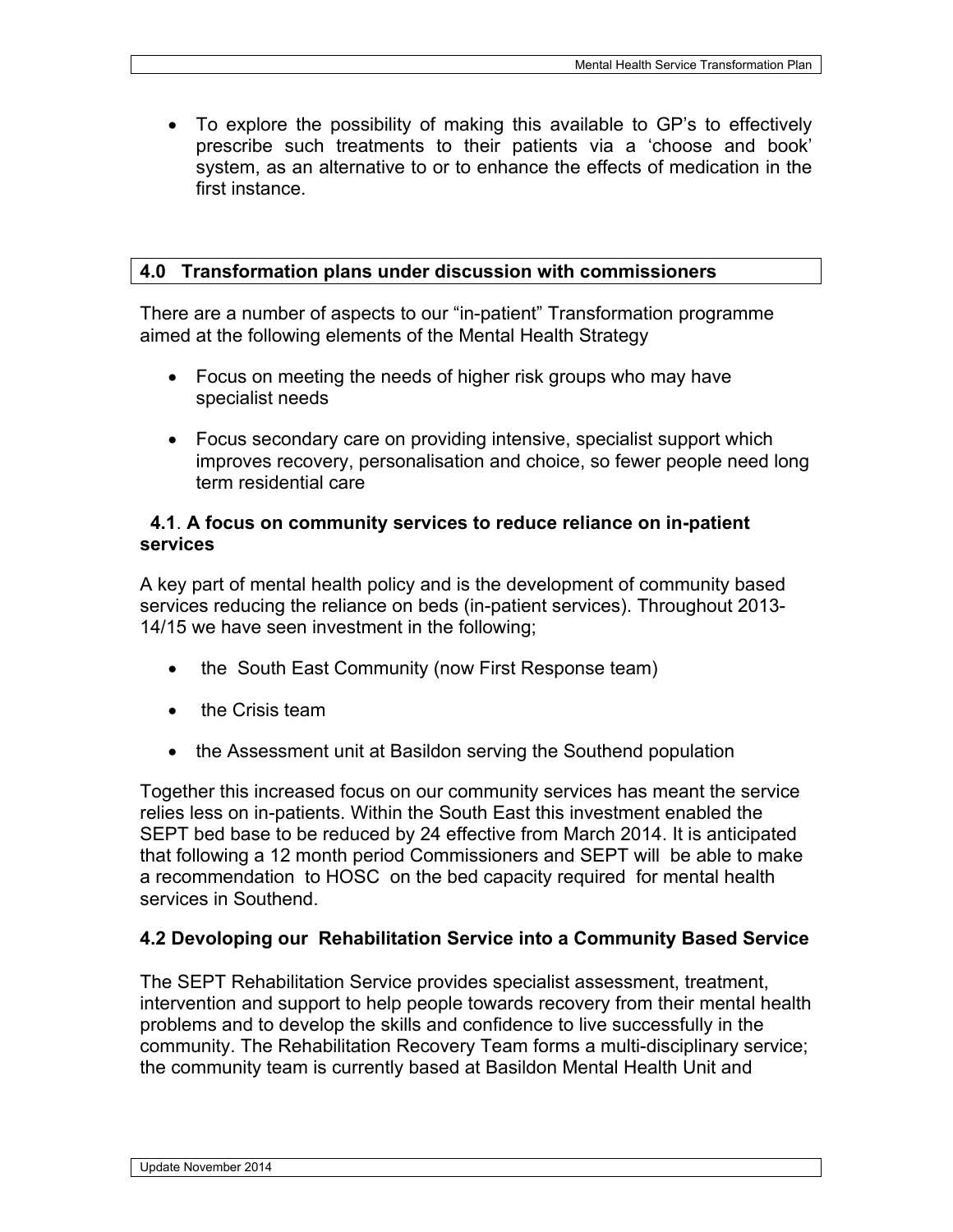covers the whole of South Essex. Inpatient services are provided at the 10 bedded unit located at: Churchview, Pound Lane, Basildon.

The review of the inpatient and community rehabilitation service took place within the context of the wider transformation programme for inpatient and adult mental health community services and seeks to place the Community Rehabilitation Team and MAP within the new model of service provision to supply seamless, coherent, effective and responsive services.

In relation to the proposed strengthening and further development of the Community Rehabilitation Team to encompass the MAP approaches, the proposal recommends that the east and west rehabilitation teams should be managed by one clinical lead. A revised staffing model to support the community focused team would be implemented, requiring the discontinuation of the use of the 10 inpatient beds at Churchview as an inpatient rehabilitation unit.

A number of review and service improvements have been actioned to support the closure, including:

- To provide treatment in home setting as much as possible.
- The Rehabilitation service has a clear role within the model of adult service provision.
- Avoiding the client developing a dependence on inpatient services
- Widens the remit of the Community Rehabilitation team to incorporate intensive rehabilitation and prevention of relapse.
- Investment of £200K of remodel savings into the MAP team.

Together these set of changes will release a recurring saving of £400k. This proposal is to be discussed with South Essex commissioners on dec 2<sup>nd</sup> 2014

# **4.3 Transforming our Dementia Challenging Behaviour Wards**

The requirement to realise recurrent savings and to determine the long term future for Rawreth, Clifton and Mayfield wards is a priority and as such SEPTs clinical and operational teams have been working collaboratively with commissioners over the last 2 years to determine and implement a revised model of care for people with Dementia and Challenging Behaviour. Inevitably, this work has led the CCG to review its criteria for secondary care inpatient services and to find a solution for a cohort of patients that remain within SEPTs care, but do not meet the revised criteria.

A revised Dementia Challenging Behaviour pathway and model was agreed with South Essex CCGs during 2013/14, the implementation of which has been subject to several delays .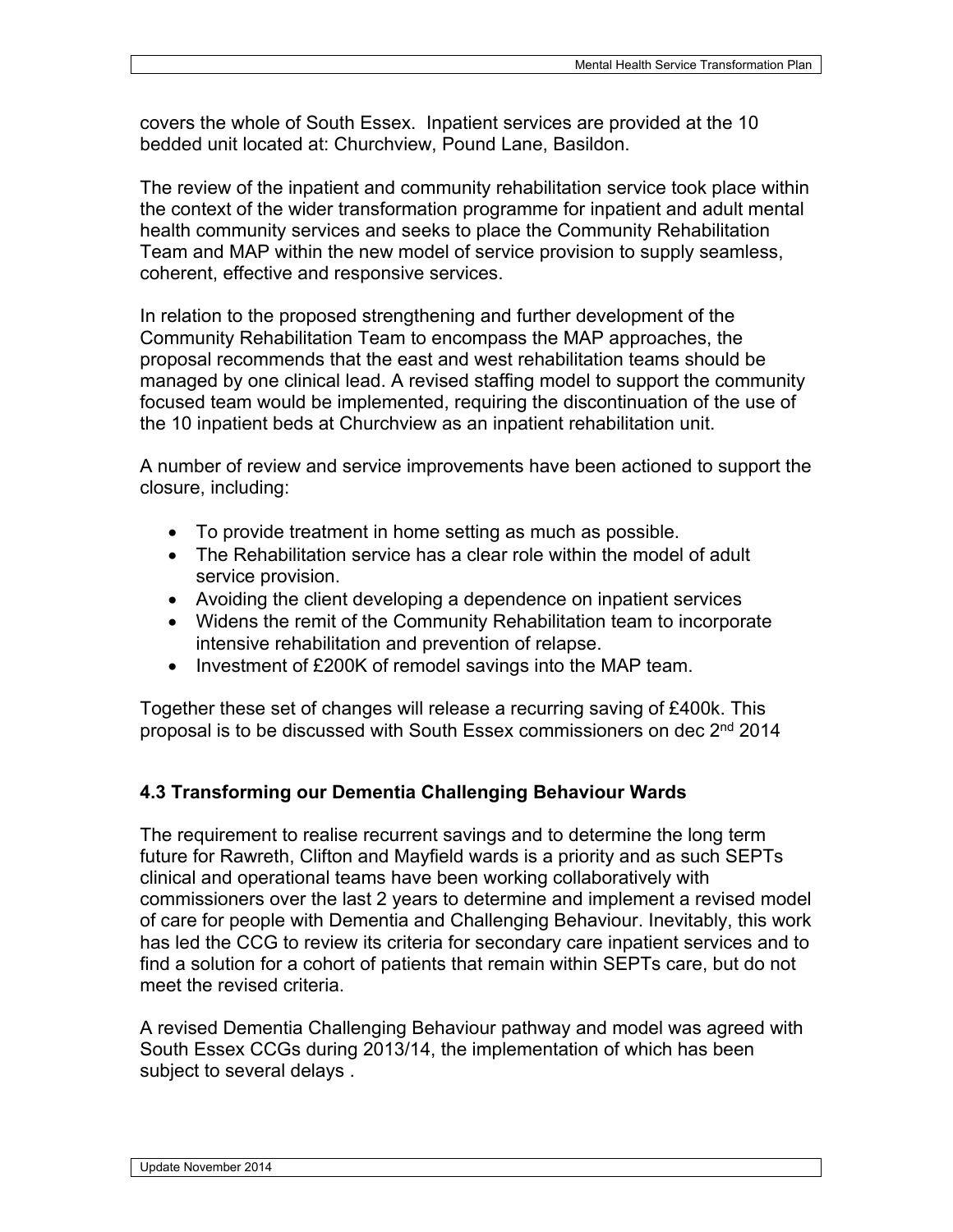The aim of the new model is to ensure that services are targeted to meet the needs of those with the most challenging of behaviours, with alternative care provided, potentially within nursing homes for those that are assessed and do not meet the revised criteria. Implicitly, the CCG assume that implementation of this new model with result in system wide savings.

Services within the current long stay model are provided on three sites:

- Rawreth Court, 35 bedded standalone unit In Rawreth
- Clifton Lodge, 35 bedded standalone unit in Southend
- Mayfield Ward, 24 bedded ward on the Thurrock Site

Working to the new criteria there is a need for approximately 43 challenging behaviour beds but there is also the important issue of the cohort of patients that remain within SEPT's care, but do not meet the revised criteria.

This points toward a refocussing of the bed base and possible reduction in the longer term. A paper on the options is going to South Essex commissioners on Dec 2<sup>nd</sup> 2014 and in due course there will need to be a paper for HOSC

#### **5.0 Service Challenges and opportunities**

This section of the report focusses on the challenges and opportunities for mental health services in Southend.

# **Partnerships in Southend**

SEPT has traditionally enjoyed strong relationships with Southend Borough Council and health commissioners (currently the CCG). We are very keen for our clinical directors to develop a relationship with primary care clinicians and we look forward to working with Dr Garcia, the GP mental health lead.

We see great potential in working with SAVS, MIND and other local stakeholders and see the new commissioning relationships as facilitating this work. Likewise our participation in the Pioneer project lends itself to improving the integration of services particularly around those for dementia sufferers and those with long term conditions.

#### **Feedback from SAVS**

Recently the health and well-being board asked SAVS for their view on the gaps in mental health services. SAVS subsequently sought information from its members and together with organisations such as HART, HealthWatch, Trust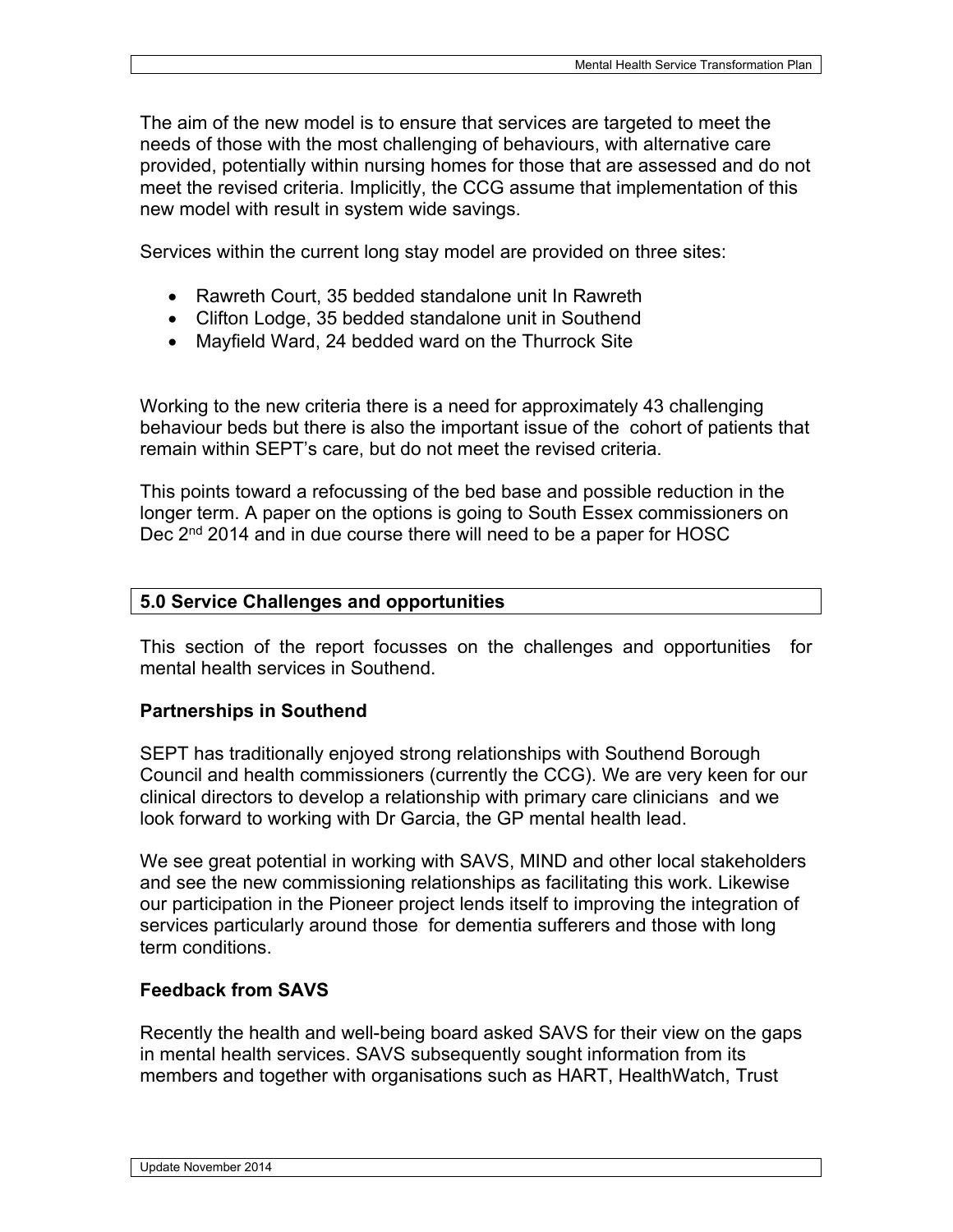Links, MIND and Relate and have since shared feedback. Issues highlighted by these organisations and requiring attention.

The most prevalent issue appears to be the support of people with complex needs i.e. mental health issues, substance misuse, homeless, chaotic lives .There are however some challenges associated with the Therapy For You service, and in accessing mental health services in times of crisis. Finally the issue of services for people with a personality disorder has emerged.

Rather than respond to the individual issues in this paper we would welcome the opportunity to be part of a multidisciplinary Southend focus group which could discuss and address the challenges identified by partners. We believe this group is likely to be set up in a matter of weeks as the CCG gets to grips with its new commissioning responsibilities.

#### **Opportunities to contribute to system priorities**

Primary care and secondary care service face daily challenges in meeting the needs of clients with physical and mental health needs. SEPT has a significant role in supporting colleagues and this year saw the CCG/SUFT invest in psychiatric liaison services. Augmented with additional resilience funding the psychiatric liaison service in Southend hospital consist of the following:

- Consultant 0.5WTE
- Specialty Doctor (Mon-Fri, no on-calls)
- Qualified Nurses, Band 6, 7 days per week, 8am 8pm
- Qualified Nurses Band 6 working 8am -midnight in A& E
- Qualified Nurses Band 7 working from midnight until 8am in A& E
- Medical Secretary (5 Days per week)
- $\bullet$  Admin (2.5 days per week)

From 2015-16 the liaison services are to be commissioned by hospitals rather than the CCGs. This will inevitably be a cost pressure for Southend hospital but the fact that the liaison psychiatry service will inform part of the CQC inspections suggests it is a priority for funding..

A key feature of our mental health services is an increasing focus on recovery. Within SEPT we are working on a recovery strategy and hope to work with partners early in 2015 on a recovery college. This is a virtual college which focuses on an individual's ability to manage their mental health condition and maximise their independence. It is accessed via primary care and secondary care and as such it has the potential to play an important role in helping to meet the needs of people with mental health challenges. Supported by the CCG, SEPT has commissioned a piece of work on behalf of Southend stakeholders due for presentation to the CCG and partners in early [January](x-apple-data-detectors://1/) 2015.